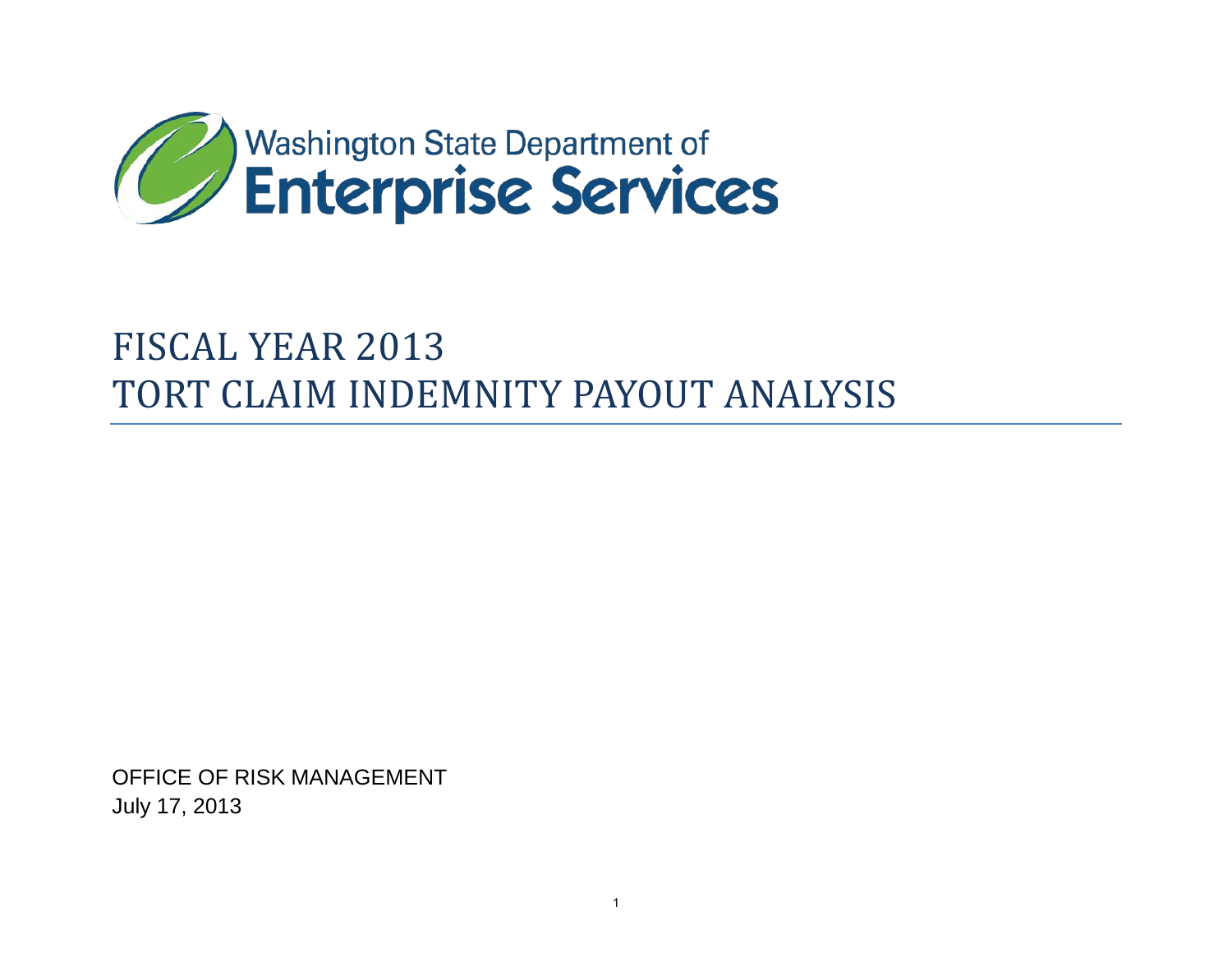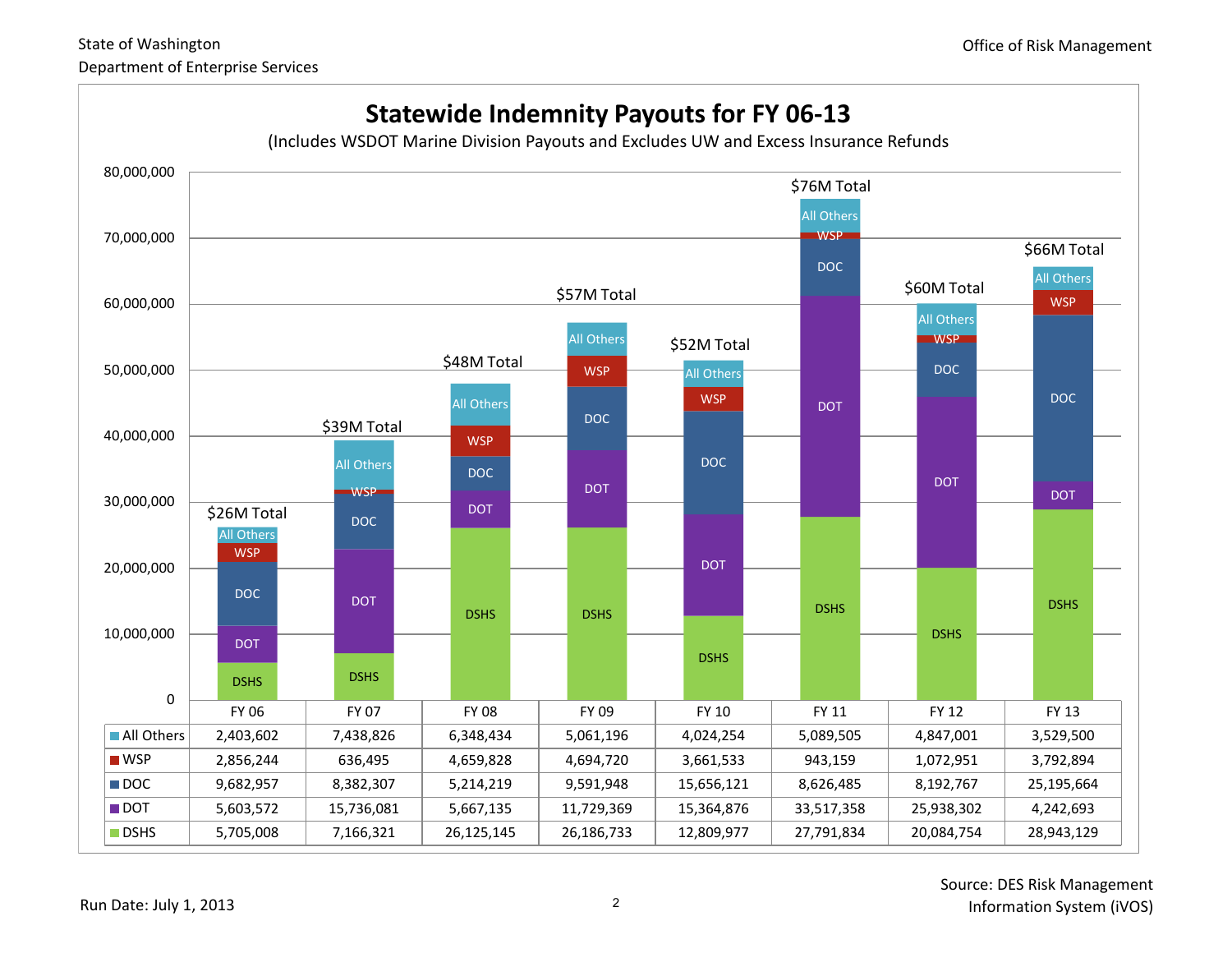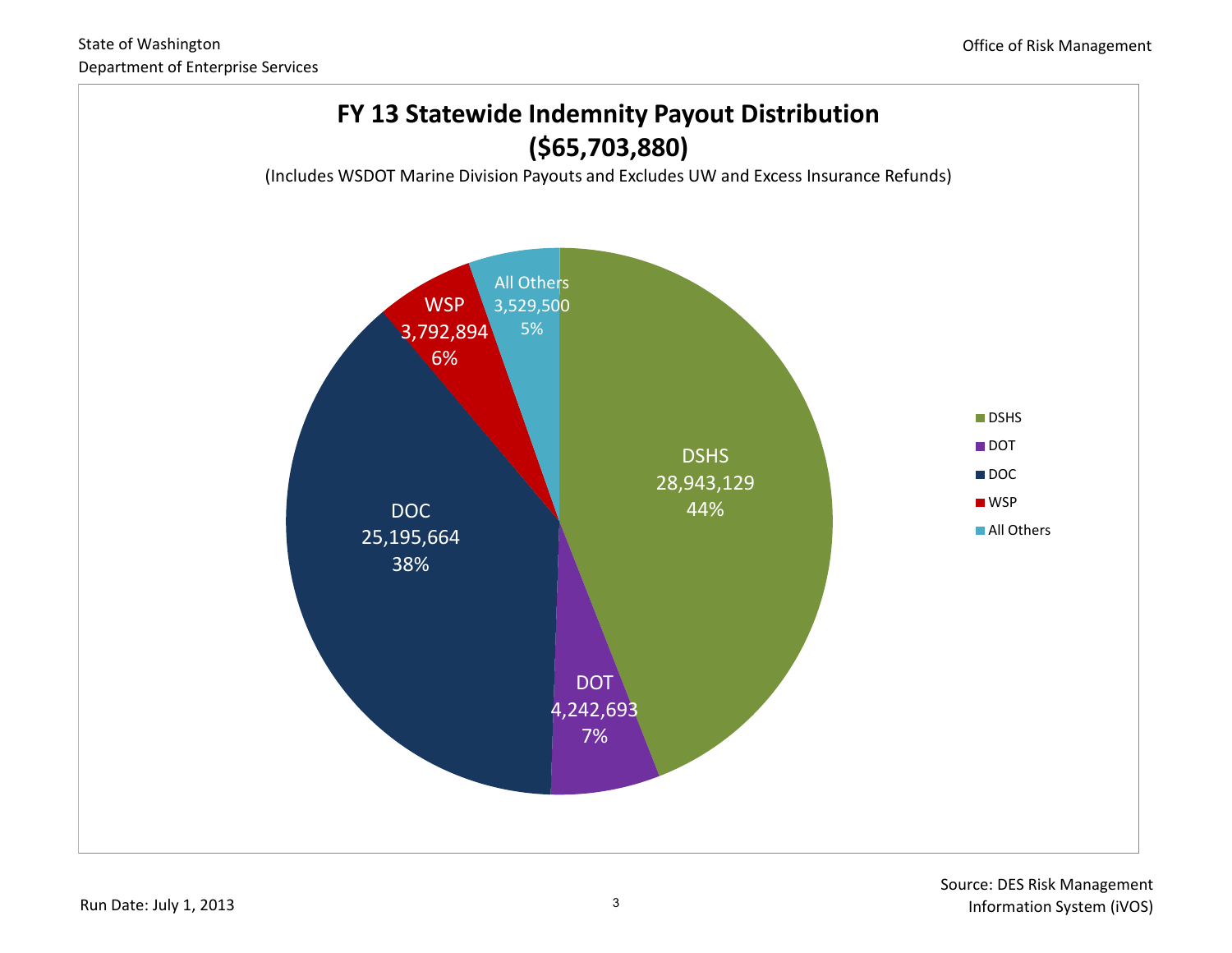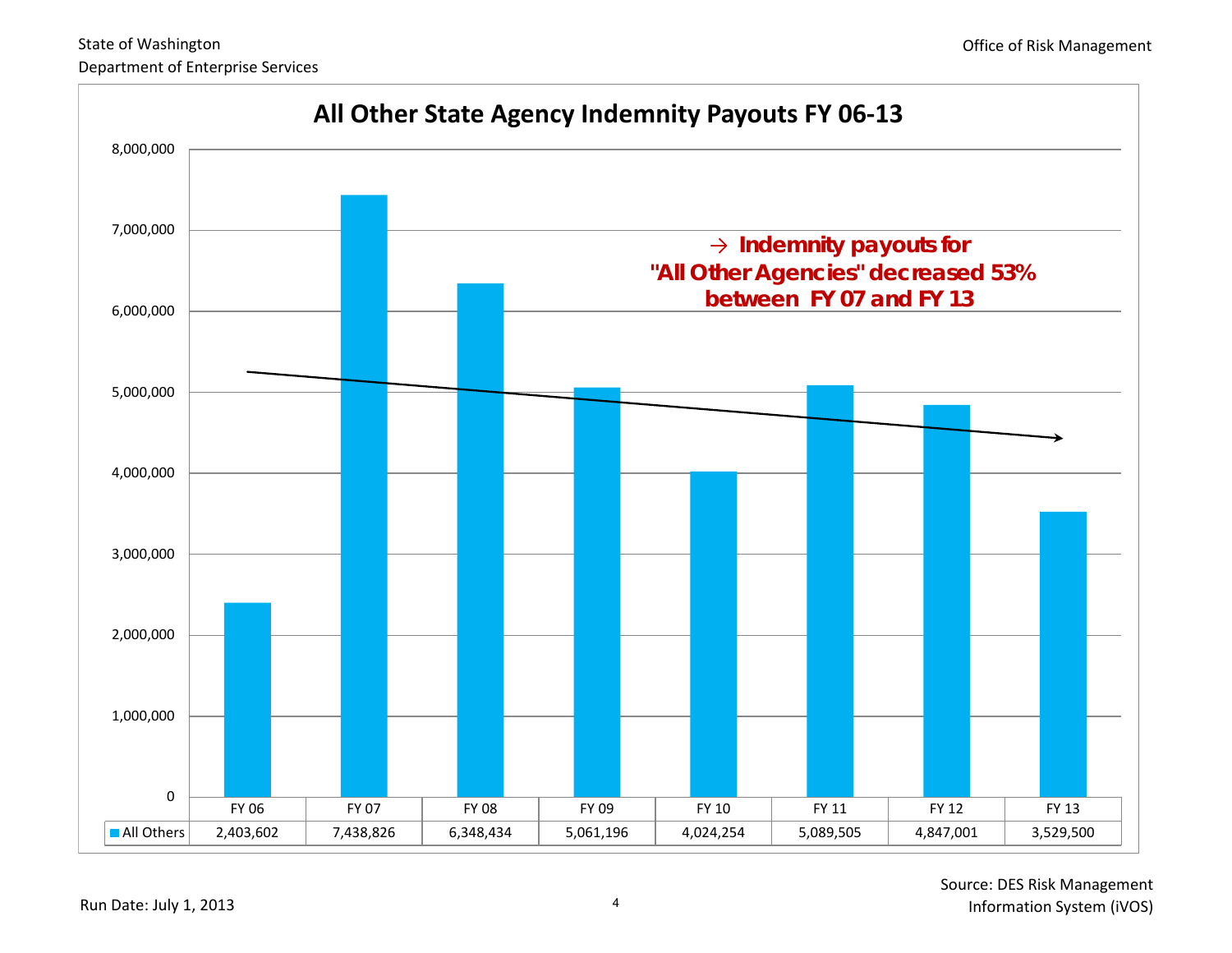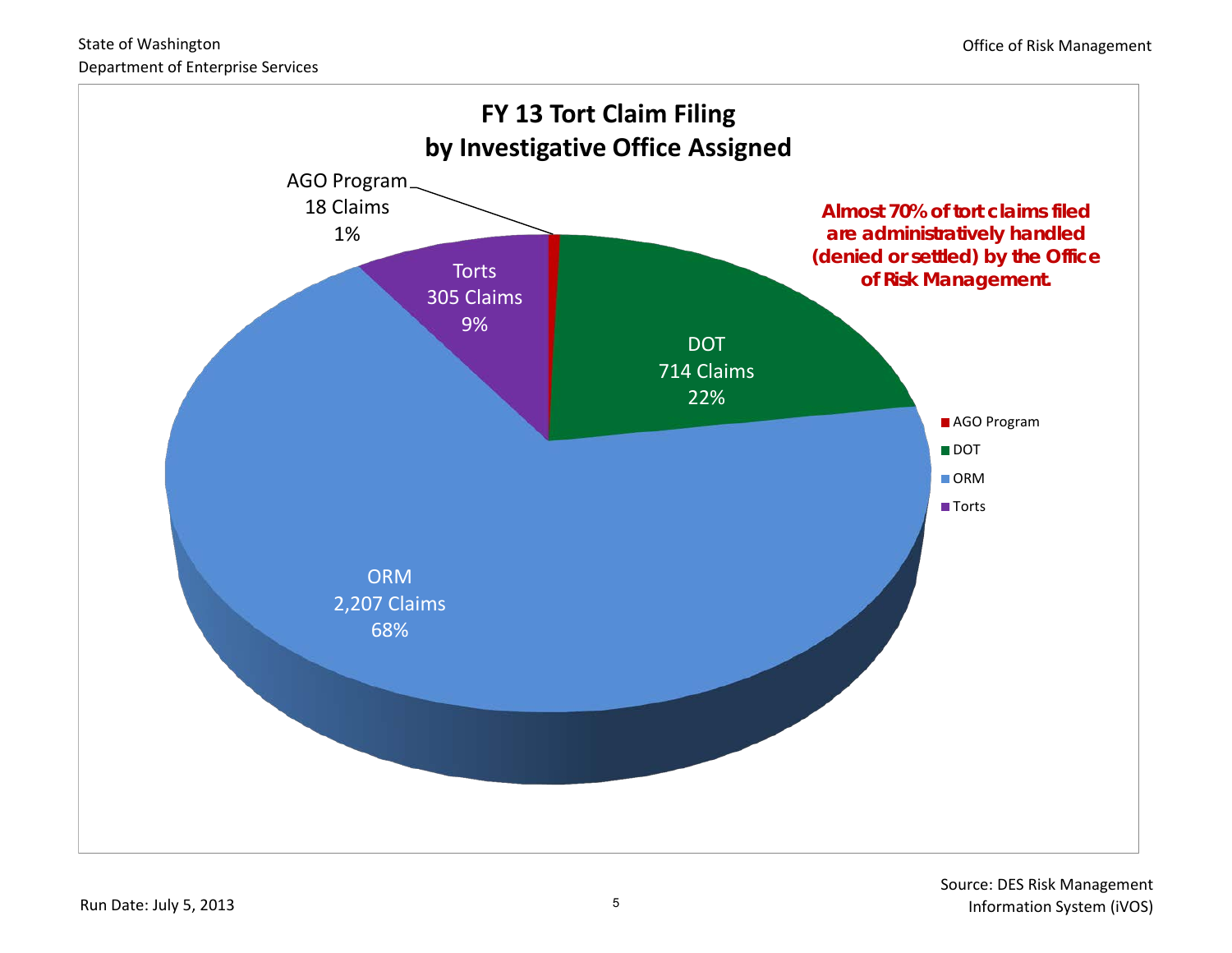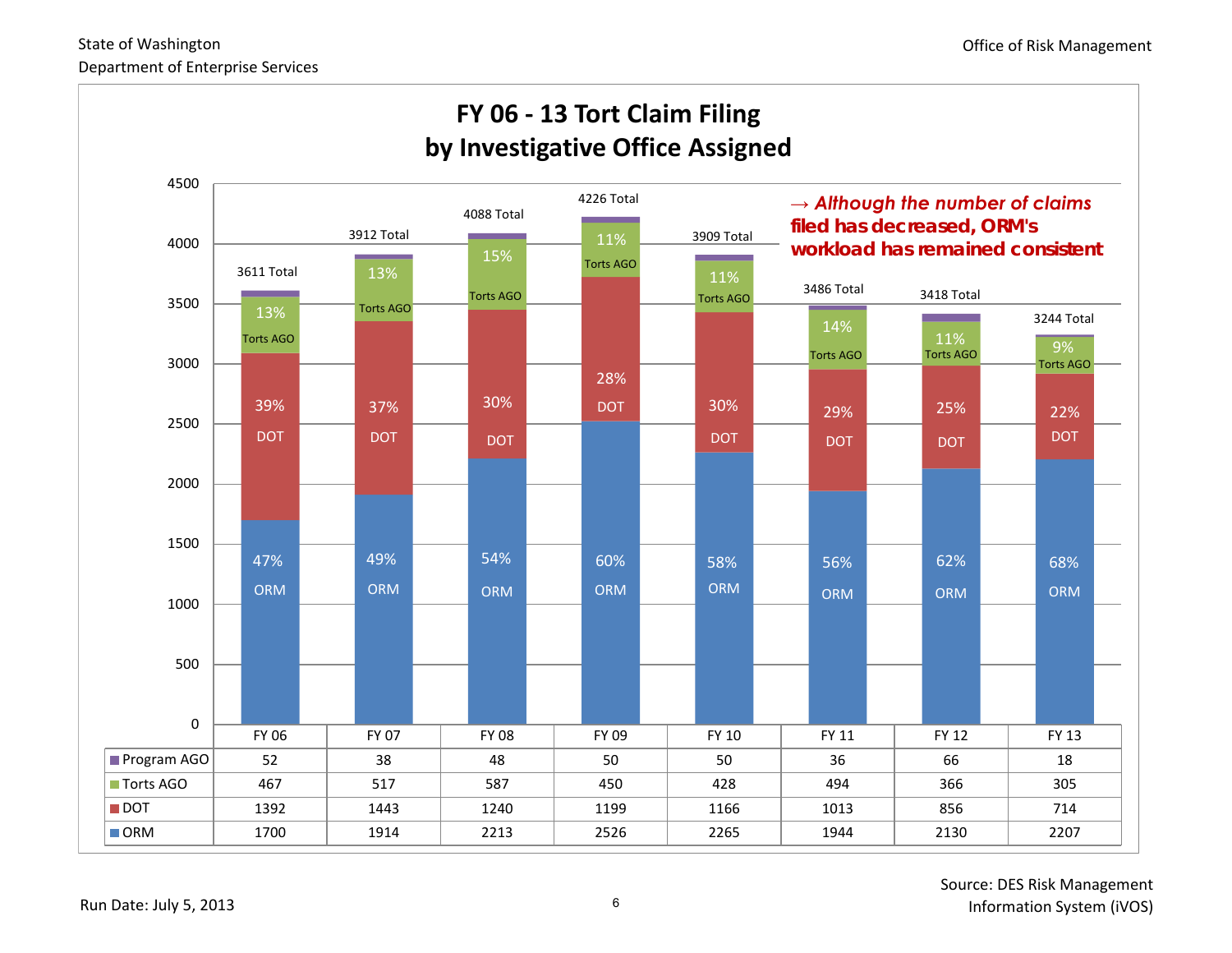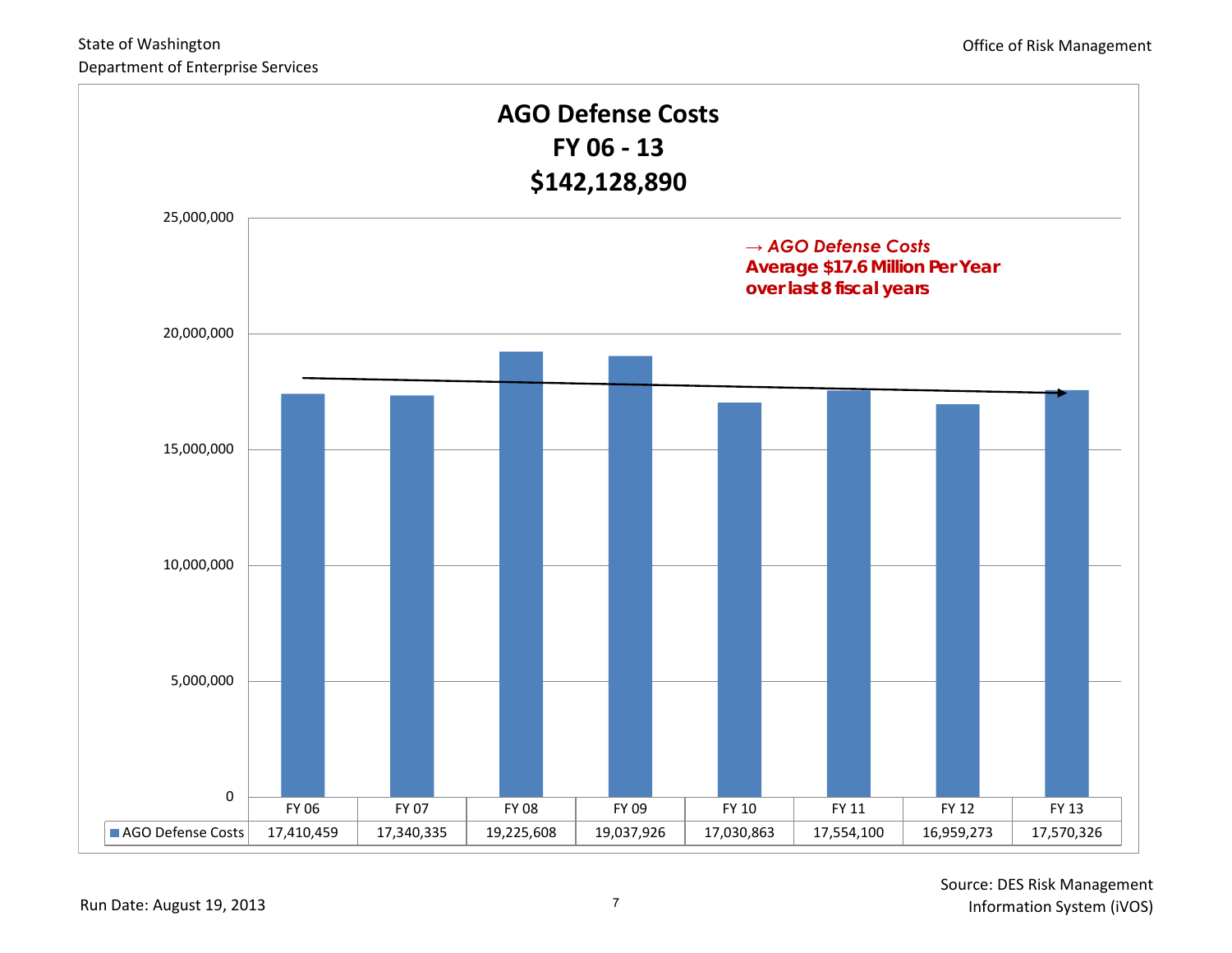## Fiscal Year 2013 Frequency / Severity 94% of Event Payouts are Less Than \$100,000 each and are 6% of Total Payouts The Remaining 6% of Event Payouts are 94% of Total Indemnity Payouts



**Most of the events resulting in claims paid are for less than \$100,000**

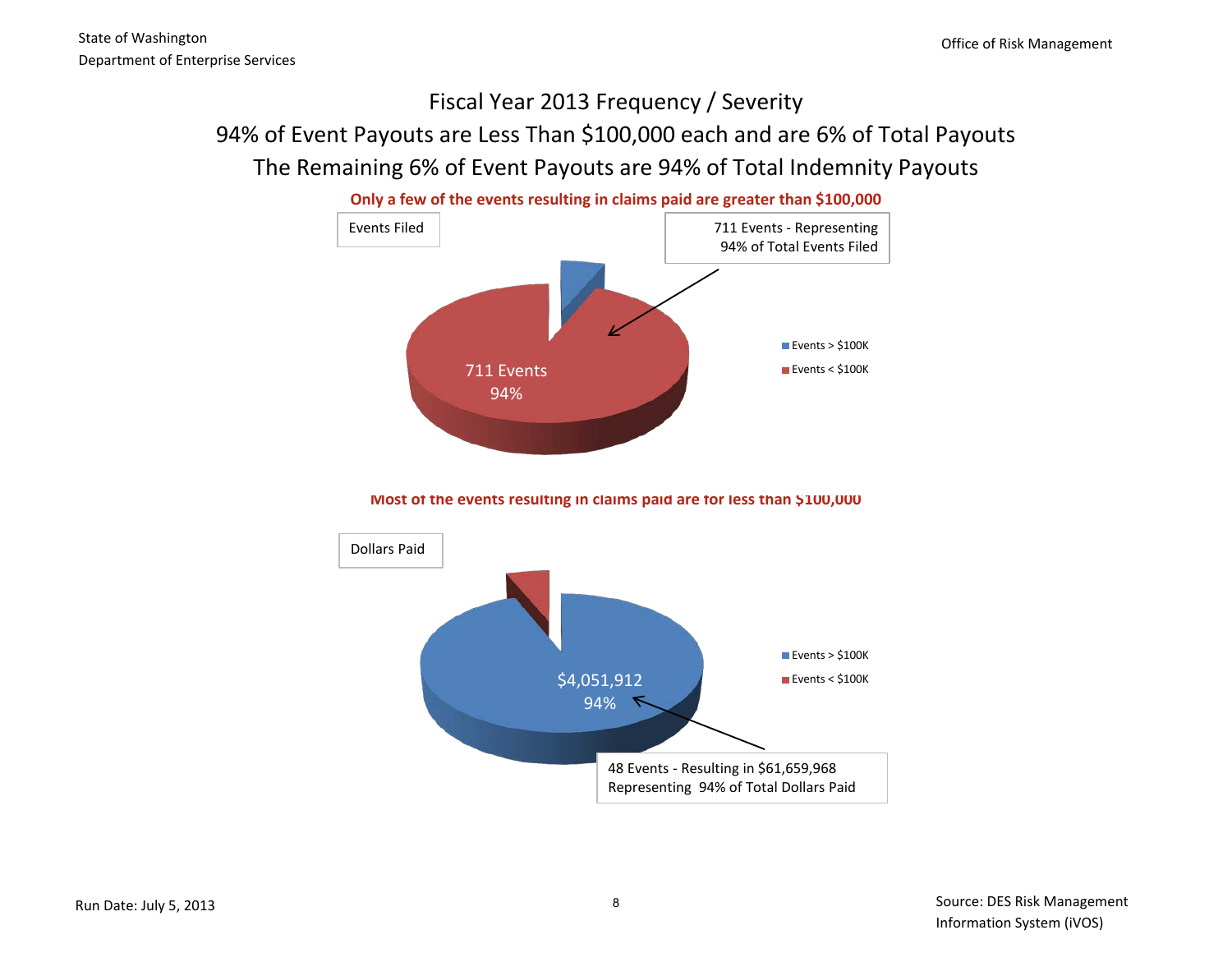#### State of Washington

Department of Enterprise Services

#### **Large Payouts Result from a Small Number of Events (Severity = High / Frequency = Low)**

(Includes WSDOT Marine Division Payouts and Excludes UW and Excess Insurance Refunds)

| <b>FY 2006</b>    | <b>DSHS</b> | <b>Amount</b> | Percent | <b>DOT</b>     | Amount        | Percent        | <b>DOC</b> | <b>Amount</b> | Percent | <b>WSP</b>     | Amount        |     | Percent   All Others      | Amount    | Percent |
|-------------------|-------------|---------------|---------|----------------|---------------|----------------|------------|---------------|---------|----------------|---------------|-----|---------------------------|-----------|---------|
| Events $>$ \$100K | 11          | 4,489,000     | 79%     | $\overline{7}$ | 3,751,500     | 67%            | 6          | 9,255,000     | 96%     | 4              | 2,445,000     | 86% | 3                         | 500,000   | 20%     |
| Events < $$100K$  | 66          | 1,216,769     | 21%     | 363            | 1,852,072     | 33%            | 292        | 429,391       | 4%      | 61             | 412,989       | 14% | 251                       | 2,019,297 | 80%     |
| 2006 Total        | 77          | 5,705,769     |         | 370            | 5,603,572     |                | 298        | 9,684,391     |         | 65             | 2,857,989     |     | 254                       | 2,519,297 |         |
| <b>FY 2007</b>    | <b>DSHS</b> | <b>Amount</b> | Percent | <b>DOT</b>     | <b>Amount</b> | Percent        | <b>DOC</b> | <b>Amount</b> | Percent | <b>WSP</b>     | <b>Amount</b> |     | Percent   All Others      | Amount    | Percent |
| Events $>$ \$100K | 7           | 6,770,000     | 94%     | 19             | 14,321,974    | 90%            | 8          | 7,992,500     | 95%     | 27             | 386,250       | 94% | 9                         | 6,169,251 | 82%     |
| Events $<$ \$100K | 65          | 396,321       | 6%      | 347            | 1,567,799     | 10%            | 289        | 389,915       | 5%      | 61             | 412,989       | 52% | 257                       | 1,369,575 | 18%     |
| 2007 Total        | 72          | 7,166,321     |         | 366            | 15,889,773    |                | 297        | 8,382,415     |         | 88             | 799,239       |     | 266                       | 7,538,826 |         |
| <b>FY 2008</b>    | <b>DSHS</b> | Amount        | Percent | <b>DOT</b>     | Amount        | Percent        | <b>DOC</b> | <b>Amount</b> | Percent | <b>WSP</b>     | <b>Amount</b> |     | Percent   All Others      | Amount    | Percent |
| Events > \$100K   | 20          | 25,599,449    | 98%     | 12             | 4,406,327     | 76%            | 7          | 4,574,985     | 88%     | 3              | 4,205,500     | 90% | 13                        | 4,153,003 | 65%     |
| Events $<$ \$100K | 61          | 525,697       | 2%      | 327            | 1,369,305     | 24%            | 343        | 639,234       | 12%     | 43             | 474,328       | 10% | 217                       | 2,195,431 | 35%     |
| 2008 Total        | 81          | 26,125,146    |         | 339            | 5,775,632     |                | 350        | 5,214,219     |         | 46             | 4,679,828     |     | 230                       | 6,348,434 |         |
| <b>FY 2009</b>    | <b>DSHS</b> | Amount        | Percent | <b>DOT</b>     | Amount        | Percent        | <b>DOC</b> | <b>Amount</b> | Percent | <b>WSP</b>     | <b>Amount</b> |     | Percent   All Others      | Amount    | Percent |
| Events $>$ \$100K | 18          | 25,208,174    | 96%     | 16             | 10,050,835    | 86%            | 13         | 8,769,455     | 91%     | 4              | 4,527,667     | 96% | 10                        | 3,716,100 | 73%     |
| Events < $$100K$  | 73          | 978,559       | 4%      | 296            | 1,678,534     | 14%            | 411        | 822,493       | 9%      | 48             | 167,053       | 4%  | 197                       | 1,345,025 | 27%     |
| 2009 Total        | 91          | 26,186,733    |         | 312            | 11,729,369    |                | 424        | 9,591,948     |         | 52             | 4,694,720     |     | 207                       | 5,061,125 |         |
|                   |             |               |         |                |               |                |            |               |         |                |               |     |                           |           |         |
| <b>FY 2010</b>    | <b>DSHS</b> | Amount        | Percent | <b>DOT</b>     | Amount        | Percent        | <b>DOC</b> | <b>Amount</b> | Percent | <b>WSP</b>     | <b>Amount</b> |     | Percent   All Others      | Amount    | Percent |
| Events $>$ \$100K | 18          | 11,961,162    | 93%     | 16             | 13,570,168    | 88%            | 11         | 14,864,584    | 95%     | 3              | 3,332,000     | 91% | 8                         | 1,777,500 | 44%     |
| Events $<$ \$100K | 61          | 848,816       | 7%      | 286            | 1,794,708     | 12%            | 358        | 791,357       | 5%      | 46             | 329,533       | 9%  | 216                       | 2,246,754 | 56%     |
| 2010 Total        | 79          | 12,809,977    |         | 302            | 15,364,876    |                | 369        | 15,655,941    |         | 49             | 3,661,533     |     | 224                       | 4,024,254 |         |
| <b>FY 2011</b>    | <b>DSHS</b> | Amount        | Percent | <b>DOT</b>     | Amount        | Percent        | <b>DOC</b> | <b>Amount</b> | Percent | <b>WSP</b>     | <b>Amount</b> |     | Percent   All Others      | Amount    | Percent |
| Events > \$100K   | 19          | 27,204,647    | 98%     | 13             | 32,453,500    | 97%            | 6          | 7,970,000     | 92%     | $\overline{2}$ | 518,813       | 55% | 14                        | 3,805,734 | 75%     |
| Events $<$ \$100K | 60          | 599,187       | 2%      | 250            | 1,063,858     | 3%             | 276        | 656,485       | 8%      | 46             | 424,345       | 45% | 199                       | 1,271,771 | 25%     |
| 2011 Total        | 79          | 27,803,834    |         | 263            | 33,517,358    |                | 282        | 8,626,485     |         | 48             | 943,158       |     | 213                       | 5,077,505 |         |
| <b>FY 2012</b>    | <b>DSHS</b> | <b>Amount</b> | Percent | <b>DOT</b>     | Amount        | Percent        | <b>DOC</b> | <b>Amount</b> | Percent | <b>WSP</b>     | <b>Amount</b> |     | <b>Percent All Others</b> | Amount    | Percent |
| Events $>$ \$100K | 14          | 19,409,488    | 97%     | 13             | 24,706,303    | 95%            | 8          | 7.480.000     | 91%     | $\overline{2}$ | 795,000       | 74% | 13                        | 3,149,349 | 65%     |
| Events $<$ \$100K | 53          | 676,033       | 3%      | 217            | 1,236,501     | 5%             | 239        | 712,767       | 9%      | 48             | 277,951       | 26% | 213                       | 1,697,652 | 35%     |
| 2012 Total        | 67          | 20,085,522    |         | 230            | 25,942,804    |                | 247        | 8,192,767     |         | 50             | 1,072,951     |     | 226                       | 4,847,001 |         |
| <b>FY 2013</b>    | <b>DSHS</b> | Amount        | Percent | <b>DOT</b>     | <b>Amount</b> | <b>Percent</b> | <b>DOC</b> | <b>Amount</b> | Percent | <b>WSP</b>     | <b>Amount</b> |     | Percent   All Others      | Amount    | Percent |
| Events $>$ \$100K | 18          | 28,230,000    | 98%     | 9              | 3,361,612     | 79%            | 11         | 24,685,736    | 98%     | 3              | 3,227,000     | 85% | 8                         | 2,147,620 | 61%     |
| Events $<$ \$100K | 61          | 713,129       | 2%      | 203            | 881,081       | 21%            | 227        | 509,928       | 2%      | 45             | 565,894       | 15% | 75                        | 1,381,880 | 39%     |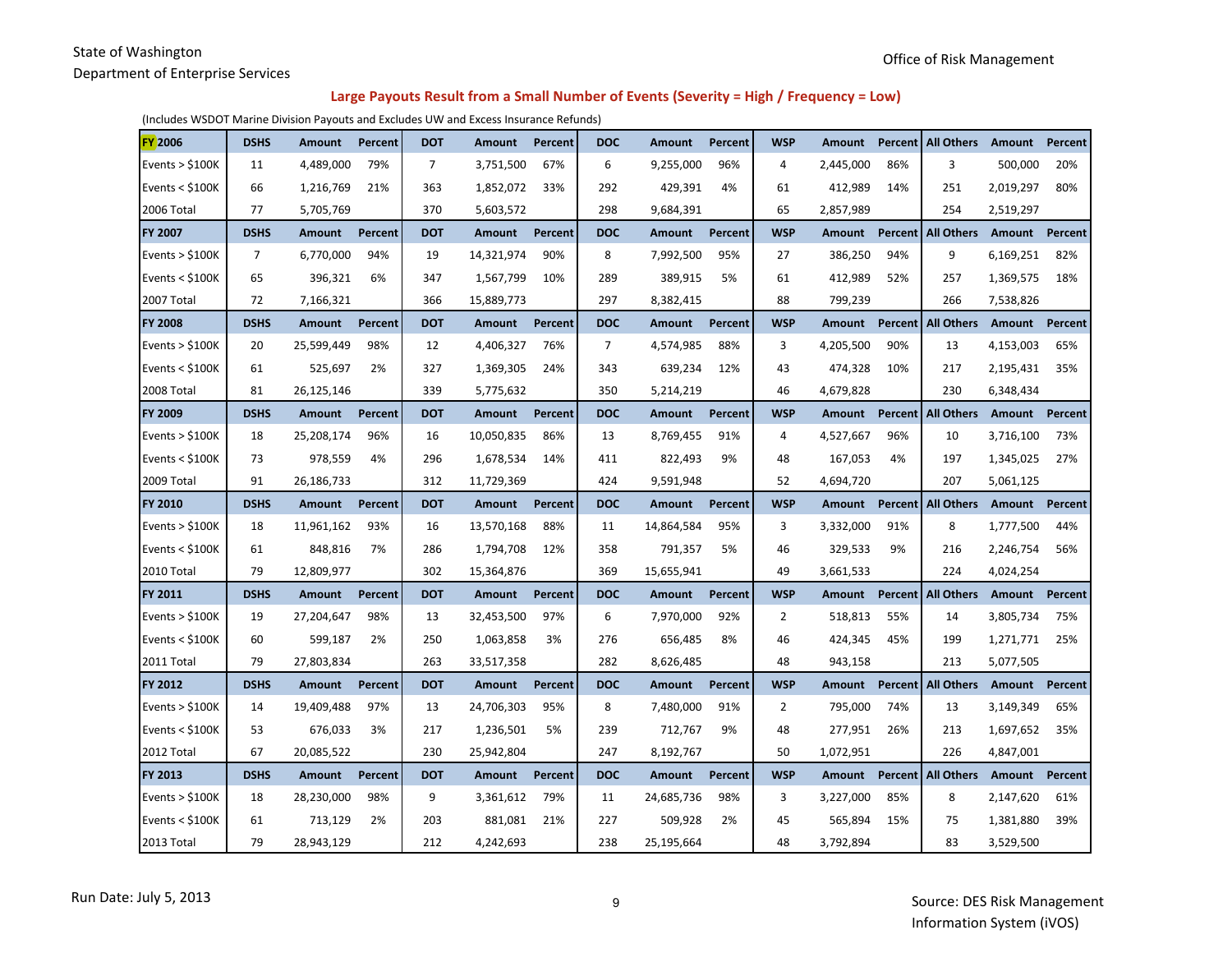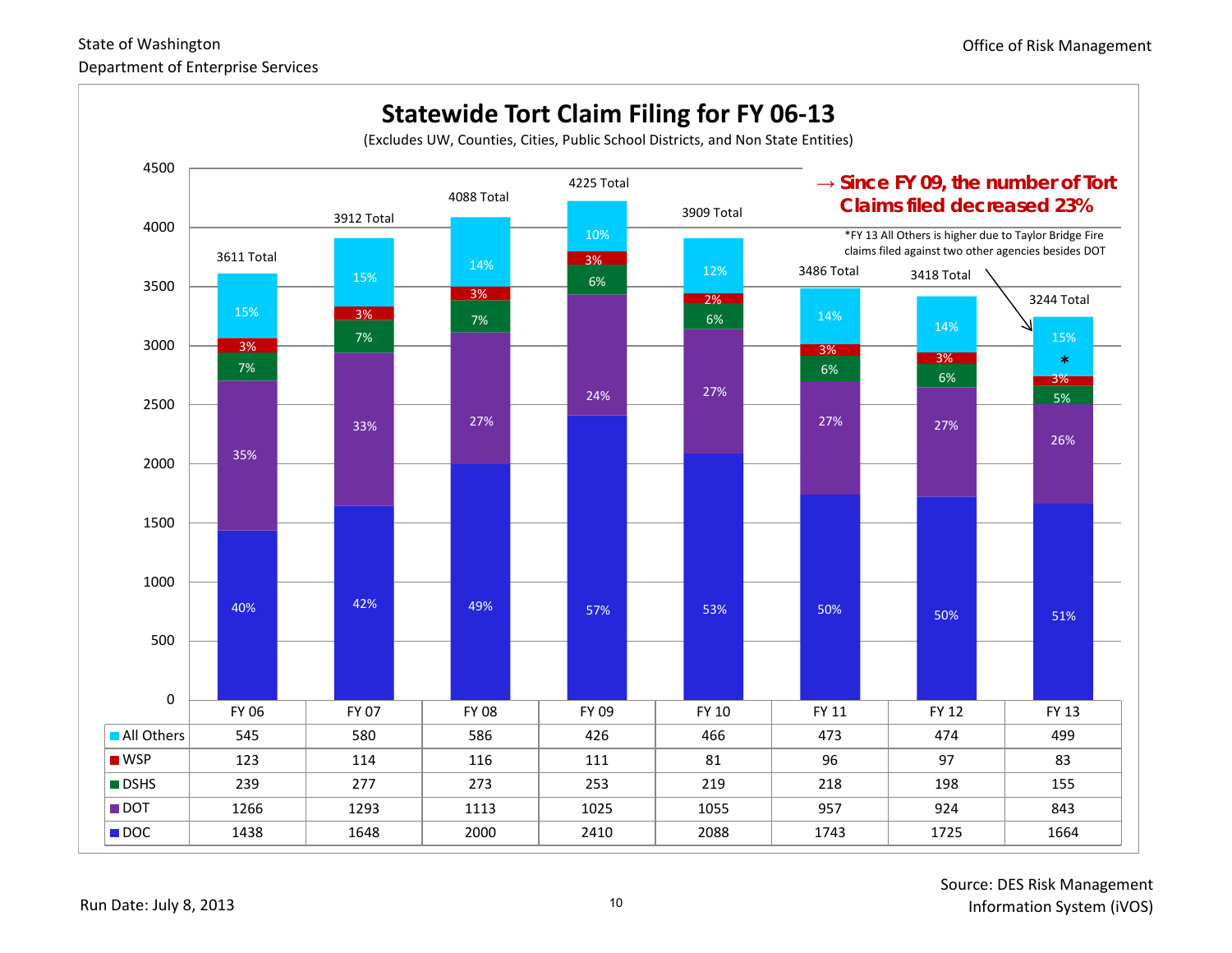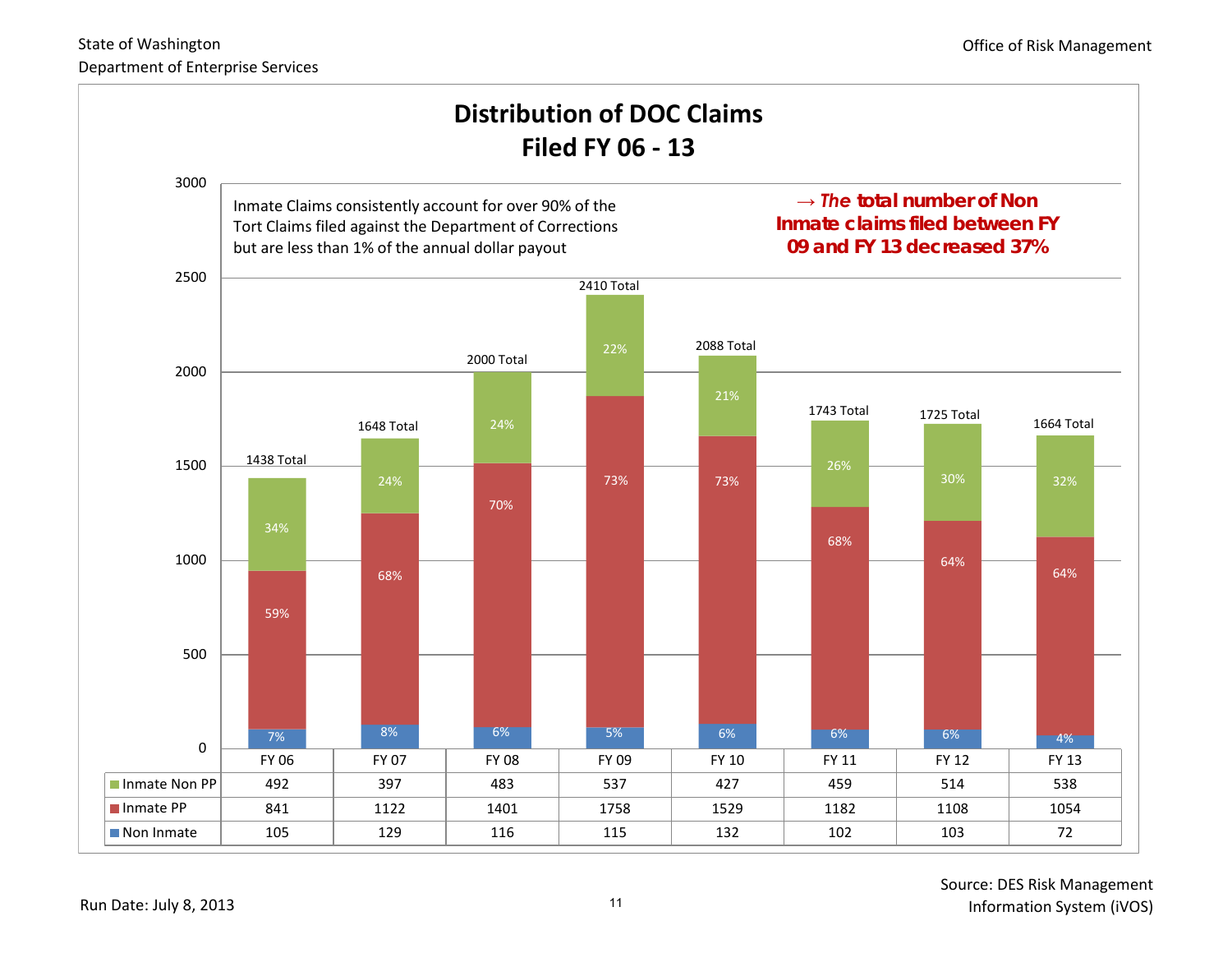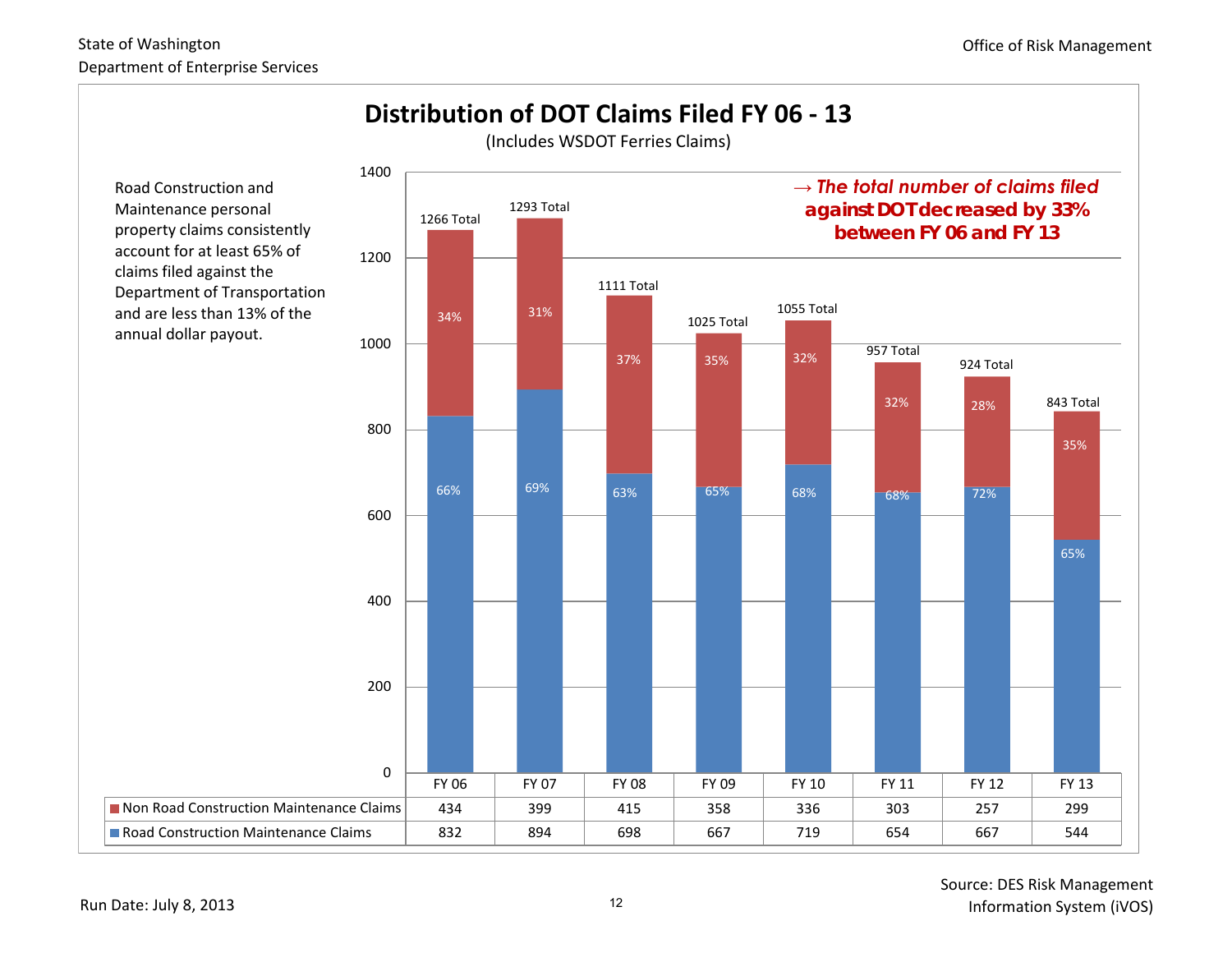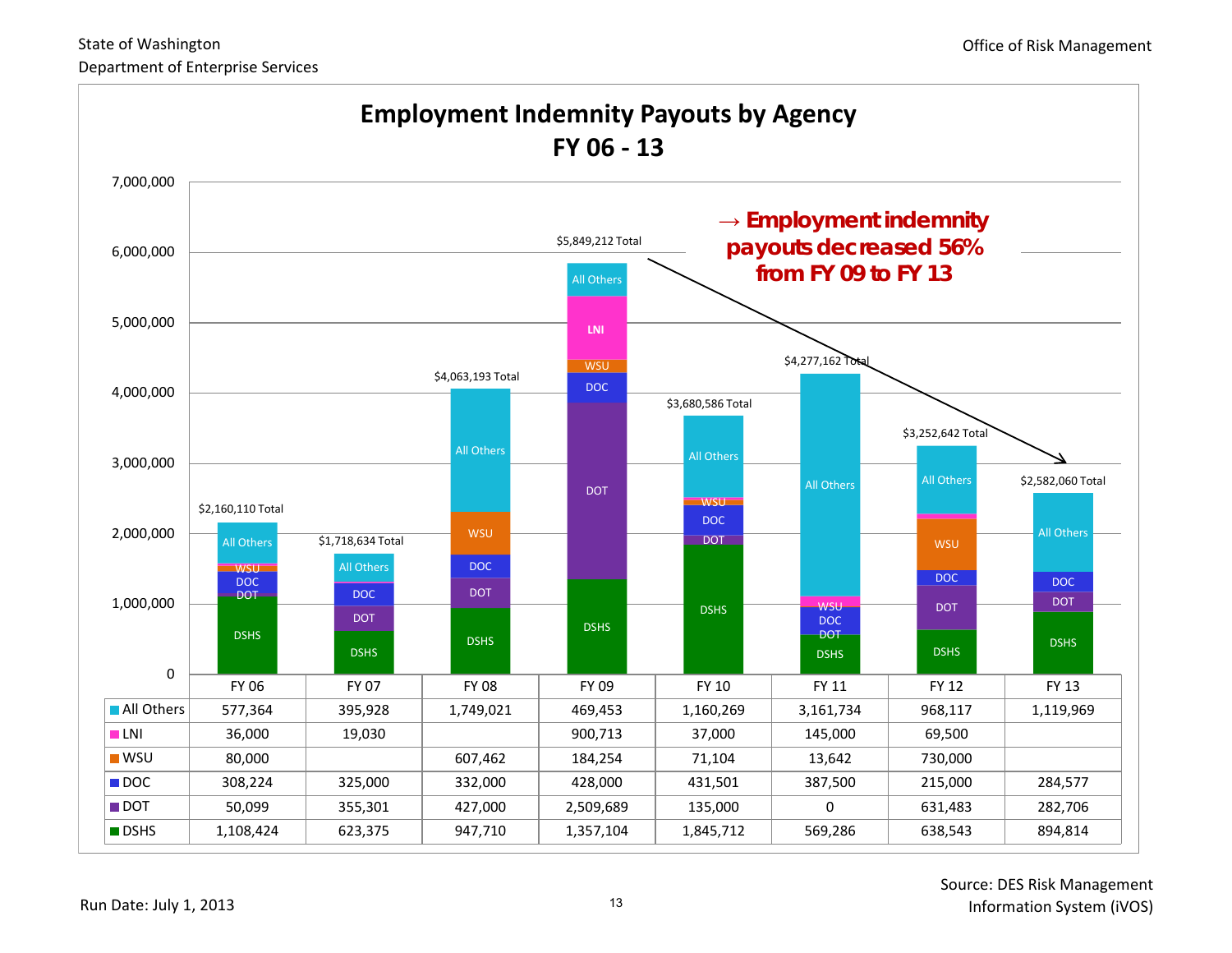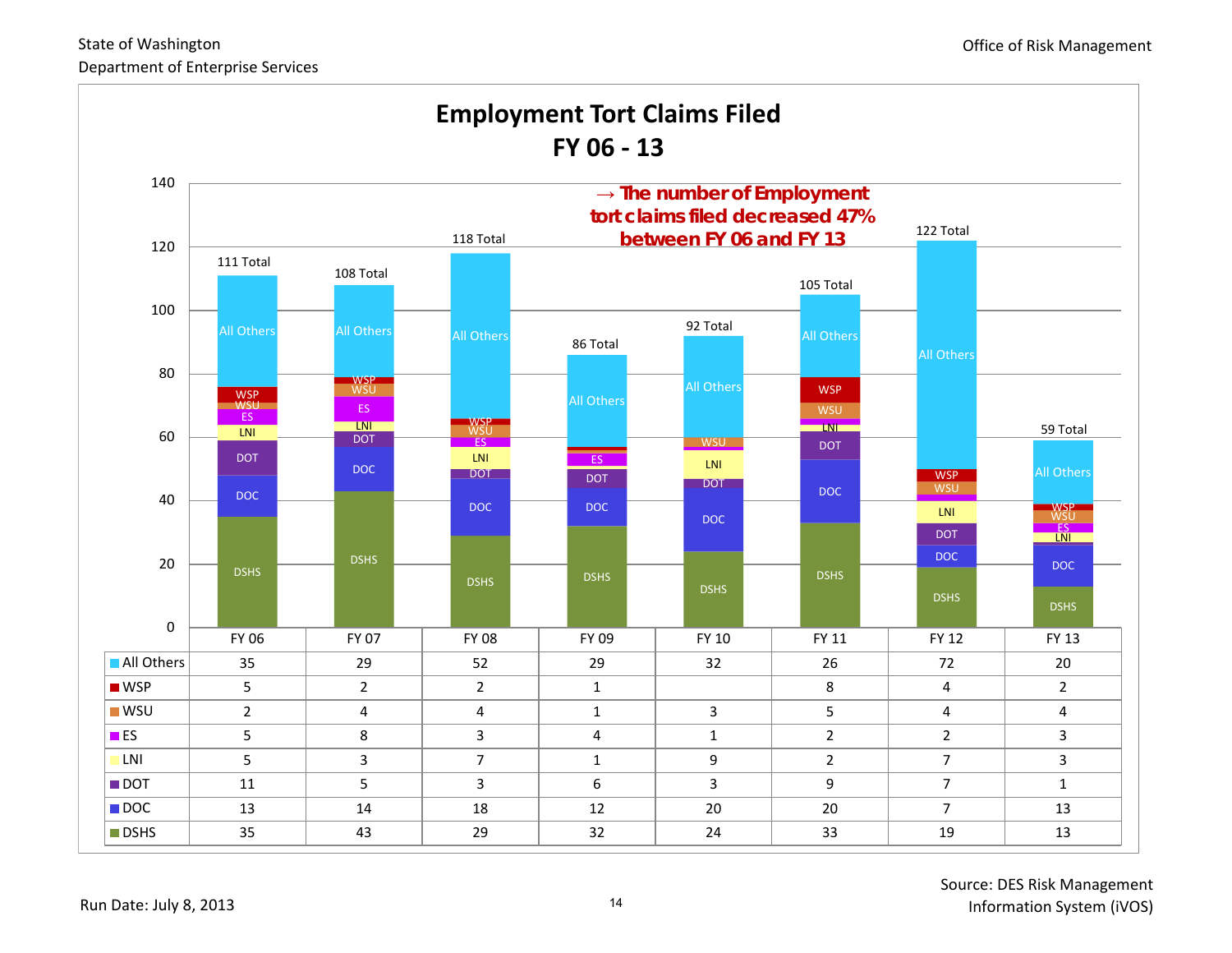### **Fiscal Year 2013 Highest Tort Indemnity Payouts**

Twelve events resulted in 79% of the total tort indemnity payout for fiscal year 2013 (\$51,843,907 versus \$13,859,973). Those twelve events represent 2% of the total number of events which resulted in tort indemnity payouts for fiscal year 2013 (12 events of a total of 747 events). Below is a summary of the highest tort indemnity payouts for fiscal year 2013.

#### **Washington State Department of Corrections Claims and Litigation**

| Claim Nos.        | 31076042, 31076043, 31076131, 3106138, 310768445                                               |
|-------------------|------------------------------------------------------------------------------------------------|
| Claimants:        | The estates and heirs of Mark Renninger, Greg Richards, Tina Mae Griswold, and Ronald W. Owens |
| Date of Incident: | 11/29/09                                                                                       |
| Date Claim Filed: | 6/27/11                                                                                        |
| Indemnity Paid:   | \$13,702,750                                                                                   |

These claims arise out of a shooting in which four Lakewood Police Officers were murdered at the Forza Coffee Shop in Lakewood. The assailant, Maurice Clemmons, a felon who was transferred from Arkansas to Washington, was on DOC supervision at the time. Claimants allege that DOC failed to properly investigate and supervise Clemmons, that he should have been detained based on the fact that a warrant had been issued by Arkansas, and DOC failed to inform Pierce County Jail of the warrant's existence.

All of the claims were resolved prior to litigation through the Attorney General's Office Early Resolution Program.

| Claim Nos.        | 31076025, 3107232, 31076509                                                             |
|-------------------|-----------------------------------------------------------------------------------------|
| Claimants:        | The estate and heirs of Douglas W. Simmons, and Emily Mattson and her son, GRC, a minor |
| Date of Incident: | 7/26/10                                                                                 |
| Date Claim Filed: | 6/24/11                                                                                 |
| Indemnity Paid:   | \$3,400,000                                                                             |

Claimants allege DOC was negligent when it failed to properly supervise offender Virginia Ramsey. She caused a collision that killed Mr. Simmons and seriously injured Ms. Mattson, a passenger in the vehicle. Claimants allege that Ramsey was traveling at speeds greater than 90 mph at the time of the incident and that Ramsey was classified as a high risk and dangerous offender by the DOC. Mr. Simmons left two surviving daughters (ages 10 and 3 at the time of his death).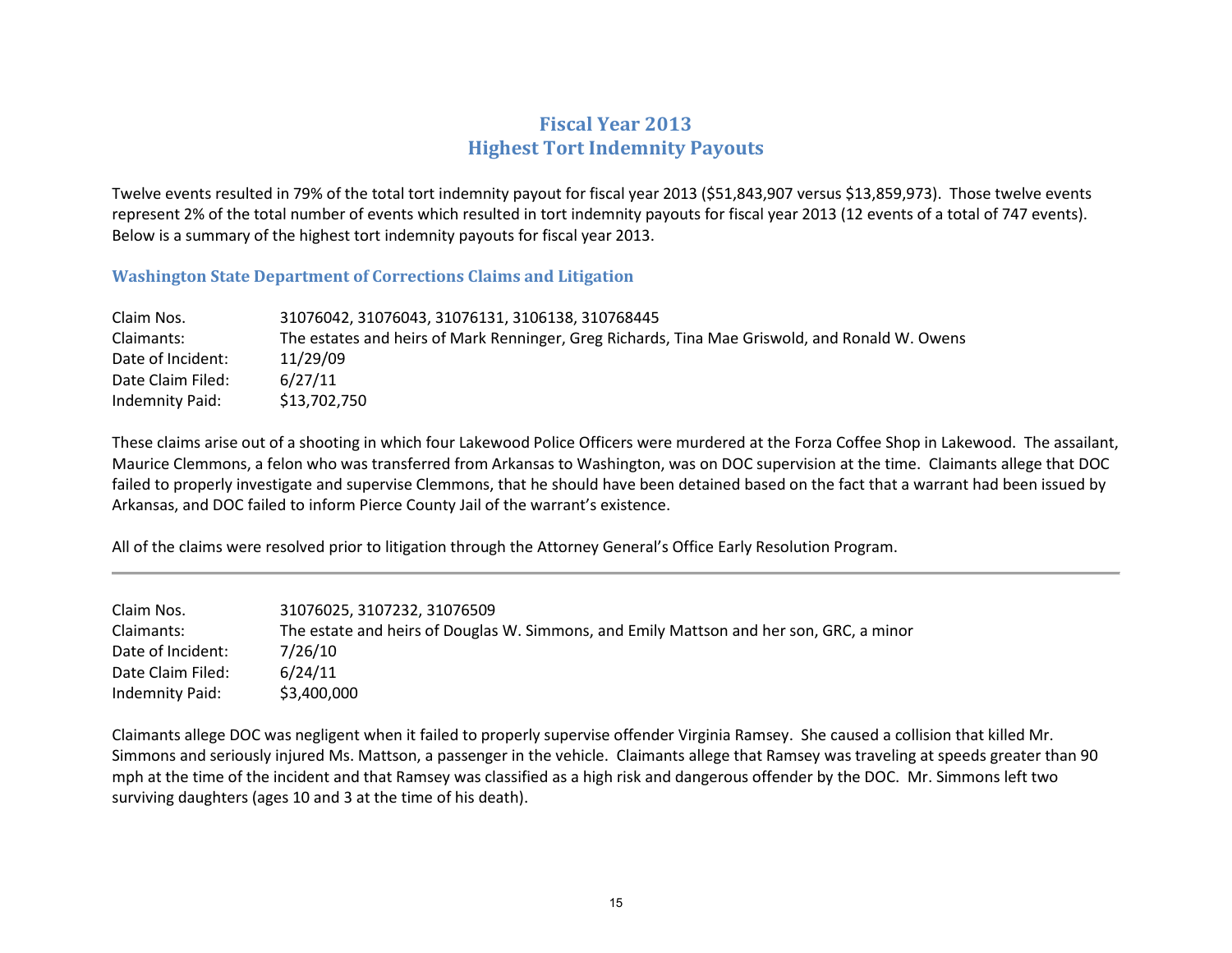The lawsuit which was filed in Pierce County Superior Court was settled through direct negotiation on October 15, 2012. The estate and heirs of Mr. Simmons received \$1,400,000. Ms. Mattson and her son received \$2,000,000.

| Claim Nos.        | 31076281, 31066282, 31076277, 31076284                                             |
|-------------------|------------------------------------------------------------------------------------|
| Claimants:        | The estates of Tony E. Williams, David West, Sr., David West Jr., and Denise Salts |
| Date of Incident: | 8/21/10                                                                            |
| Date Claim Filed: | 8/12/11                                                                            |

Offenders Ryan McCarthy and John Booth shot and killed three people and wounded another person in Lewis County on August 21, 2010. The three killed were Tony E. Williams, David West, Sr., and David West, Jr. The injured person was Denise Salts. Booth and McCarthy were on DOC community supervision when the shootings occurred.

All of the claims were resolved prior to litigation through the Attorney General's Office Early Resolution Program. The estate claims of Mr. Williams and Mr. West, Sr. were settled for \$1,300,000 each and the personal injury claim of Ms. Salts was settled for \$366,156.95.

| Claim No.         | 31075608          |
|-------------------|-------------------|
| Claimant:         | Kenneth M. Parker |
| Date of Incident: | 4/19/08           |
| Date Claim Filed: | 3/30/11           |
| Indemnity Paid:   | \$1,850,000       |

Claimant, Kenneth M. Parker, alleged medical negligence on the part of DOC and its personnel for failing to adequately treat injuries he received in an assault by another inmate. Mr. Parker immediately complained of neck and shoulder pain following the assault on March 23, 2008. He did not receive treatment for his spinal injuries (spinal fracture at C7) until April 18, 2008, 26 days later. Mr. Parker sustained permanent injury, leaving him a partial quadriplegic confined to a wheel chair.

The lawsuit which was filed in USDC Western District of Washington in Tacoma was settled through direct negotiation in March, 2013.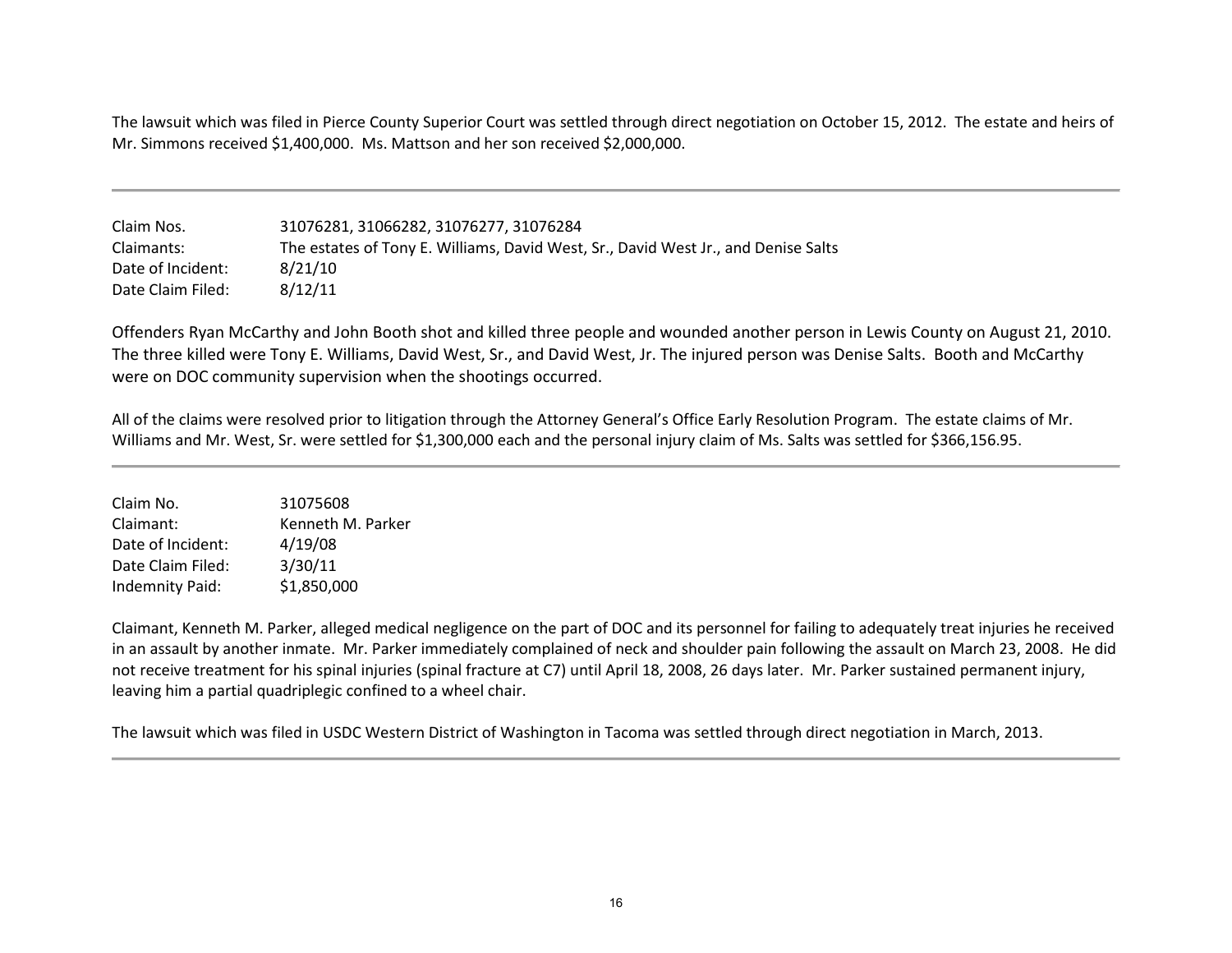#### **State of Washington Department of Corrections and Department of Social and Health Services Claims and Litigation**

| Claim Nos.        | 31073691, 31073692, 31073693, 30070953, 30070394, 30070395               |
|-------------------|--------------------------------------------------------------------------|
| Claimants:        | John Hertog, as Guardian ad Litem for three minors, B.J., S.J., and S.J. |
| Date of Incident: | 1/1/04 to 12/1/07                                                        |
| Date Claim Filed: | 3/19/10                                                                  |
| Indemnity Paid:   | \$2,500,000                                                              |

Claimants alleged that while in the care of their mother, Cynthia Kuether, they were abused by Ronald Harstad, a convicted sex offender. Ms. Kuether was in a relationship with Ronald Harstad's son, Todd Harstad. Ms. Kuether and her children would frequently visit Ronald Harstad and at one point lived with him for a short time. Claimants allege that DOC failed to monitor Ronald Harstad and that DSHS failed to protect the claimants while they were in the care of their mother. Claimants suffer emotional and physical injuries, psychological trauma, past and future expenses, and loss of earning capacity.

The lawsuit which was filed in Snohomish County Superior Court was settled at mediation resolving all claims against DOC and DSHS.

#### **Washington State Department of Social and Health Services**

| Claim Nos.        | 30070599, 30052416, 30070673, 30070672, 30070600, 30070694 |
|-------------------|------------------------------------------------------------|
| Claimants:        | M.H., A.G., A.W., E.T., A.T., R.M. (Six Minors)            |
| Date of Incident: | 1997 to 2005                                               |
| Date Claim Filed: | 3/1/11                                                     |
| Indemnity Paid:   | \$11,000,000                                               |

Claimants alleged that while in the foster home of Jose and Juanita Miranda (both deceased), they were sexually, physically and mentally abused by the foster parents. Claimants also alleged that the neglect included intolerable and harmful living conditions, and that DSHS failed to properly investigate referrals and reports of abuse by the Mirandas. Claimants suffer from ongoing mental, physical and emotional abuse. Claimant, M.H., also asserted that DSHS failed to remove her from the home of her biological mother where she was also physically, emotionally, and sexually abused.

The lawsuit which was filed in USDC Western District of Washington in Tacoma was settled through direct negotiation on December 11, 2012.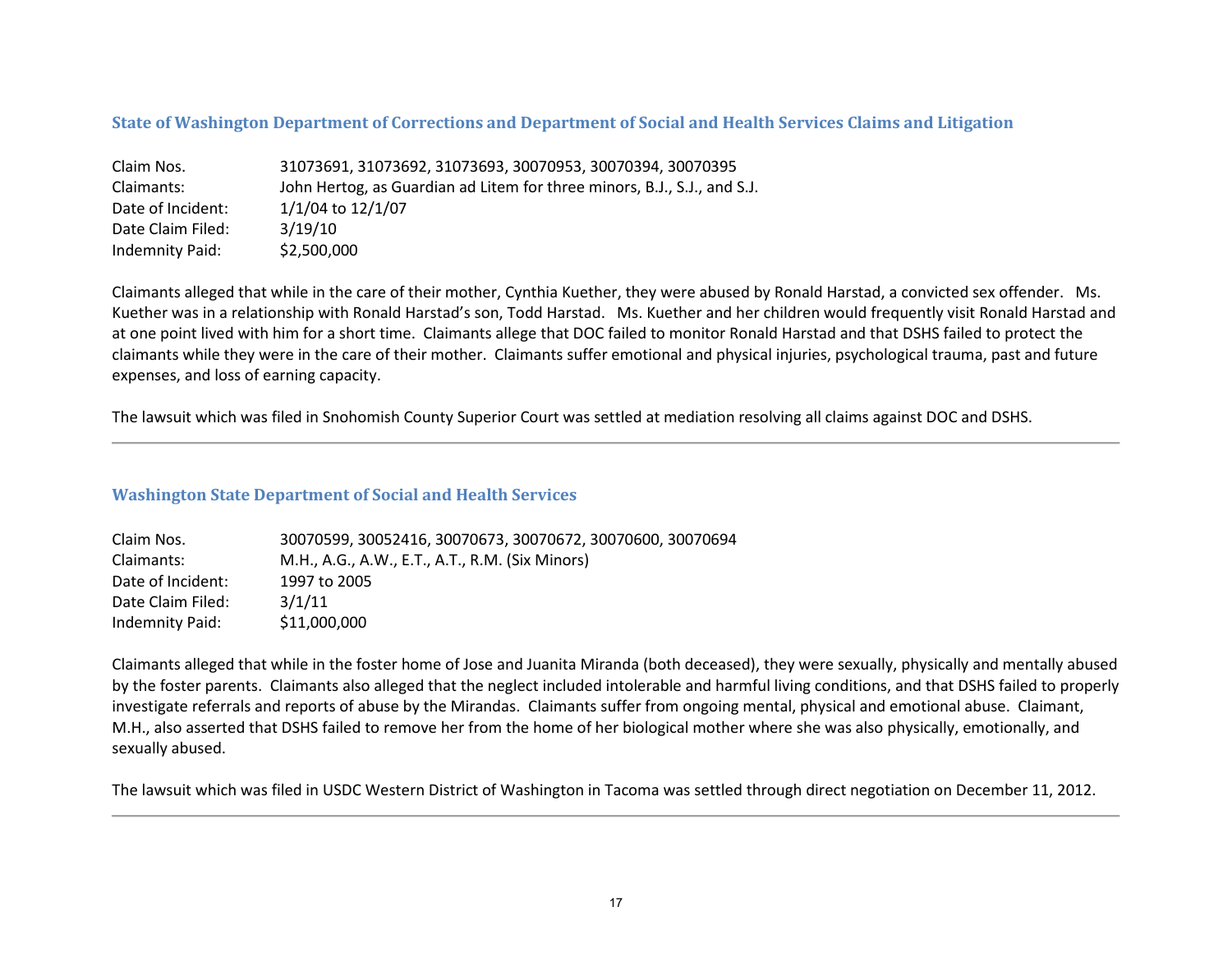Claim Nos. 30070245, 30070246, 30070247, 30070389 Claimants: C.W., R.F., C.W., T.W. (Four Minors) Date of Incident: 1/1/95 to 12/31/2001 Date Claim Filed: 7/9/09 Indemnity Paid: \$5,300,000

Claimants alleged that DSHS improperly placed them in the home of Michael and Sylvia Wenger where they were physically, emotionally, and sexually abused by both Wengers and possibly others. Claimants suffered serious and permanent physical, mental, and emotional injuries.

The lawsuit which was filed in USDC Eastern District of Washington in Spokane was settled through direct negotiation on October 1, 2012.

| Claim No.         | 30070741                                                            |
|-------------------|---------------------------------------------------------------------|
| Claimants:        | Dan Albertson, as Guardian ad Litem, for T.O. and L.O. (Two Minors) |
| Date of Incident: | 7/27/2007 to 9/9/2010                                               |
| Date Claim Filed: | 10/07/11                                                            |
| Indemnity Paid:   | \$3,000,000                                                         |

Claimants alleged that DSHS negligently placed them in the home of their grandfather, Emanuel Finch, who repeatedly sexually assaulted them for years. Prior to claimants being placed in the Finch home, complaints were made that he molested his own daughters. Claimants suffered serious and permanent physical, mental, and emotional injuries.

The lawsuit which was filed Pierce County Superior Court was settled through direct negotiation on January 14, 2013.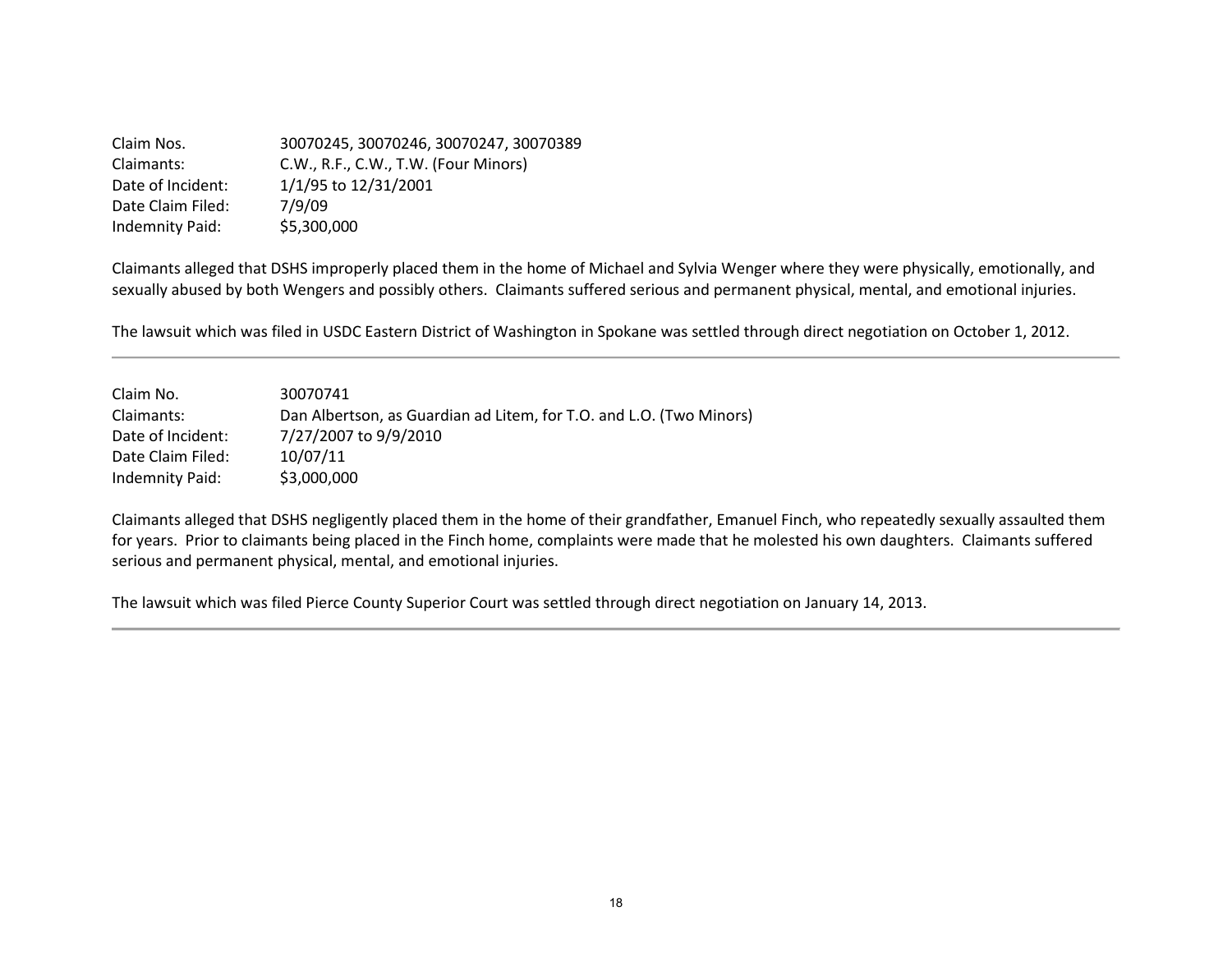Claim No. 30053054 Claimant: C.A. (Minor) Date of Incident: Spring 2003 Date Claim Filed: 6/12/08 Indemnity Paid: \$3,000,000

Claimant alleged that she was seduced and the victim of repeated statutory rape by Anthony Grant, a psychiatric child care counselor at the Child Study and Treatment Center (CSTC) when she was age 15 and resided at the CSTC. Claimant asserted civil rights violations as well as suffering profound emotional distress.

The lawsuit which was filed in USDC Western District of Washington was settled after mediation failed one day before trial on March 15, 2013.

Claim No. 30070462, 30070226 Claimants: W.N. and J.H. (Two Minors Minors) Date of Incident: 1980 – 1984 Date Claim Filed: 5/21/09 Indemnity Paid: \$1,000,000

The OK Boys Ranch claims consist of a series of claims that were ultimately consolidated into lawsuits relating to allegations involving the same group home, licensed by the Department of Social and Health Services, to care for troubled boys. All these claims involve allegations of physical and sexual abuse against the minor claimants at the OK Boys Ranch during time periods ranging from 1976 to 1994.

The separate claims were consolidated into different lawsuits referred to as OK Boys Ranch 1, 2, 3, etc. Most of the lawsuits were resolved many years ago, but a few claims have been received in the last five years. The lawsuit for W.N. and J.H. which was filed in Thurston County Superior Court was settled at mediation on April 24, 2012.